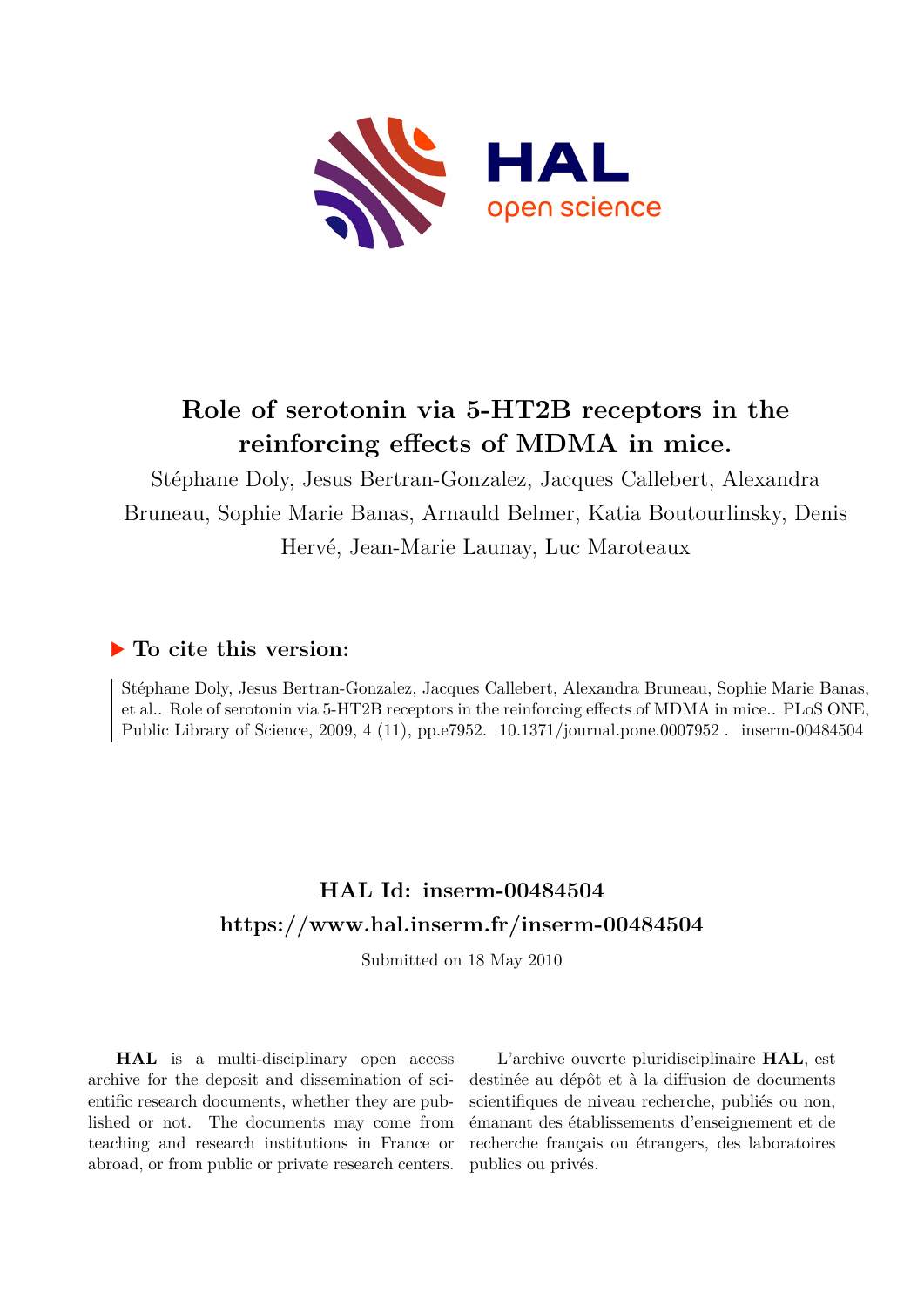# Role of Serotonin via  $5-HT_{2B}$  Receptors in the Reinforcing Effects of MDMA in Mice

Stéphane Doly<sup>1,2</sup>, Jesus Bertran-Gonzalez<sup>1,2</sup>, Jacques Callebert<sup>3,4</sup>, Alexandra Bruneau<sup>1,2</sup>, Sophie Marie Banas<sup>1,2</sup>, Arnauld Belmer<sup>1,2</sup>, Katia Boutourlinsky<sup>1,2</sup>, Denis Hervé<sup>1,2</sup>, Jean-Marie Launay<sup>3,4</sup>, Luc Maroteaux $1,2*$ 

1 INSERM U839, Paris, France, 2 Université Pierre et Marie Curie, Paris 6, Institut du Fer à Moulin, UMR-S0839, Paris, France, 3 AP-HP, Hôpital Lariboisière, Service de Biochimie, Paris, France, 4 INSERM U942, Paris, France

### Abstract

The amphetamine derivative 3,4-methylenedioxymethamphetamine (MDMA, ecstasy) reverses dopamine and serotonin transporters to produce efflux of dopamine and serotonin, respectively, in regions of the brain that have been implicated in reward. However, the role of serotonin/dopamine interactions in the behavioral effects of MDMA remains unclear. We previously showed that MDMA-induced locomotion, serotonin and dopamine release are  $5-HT_{2B}$  receptor-dependent. The aim of the present study was to determine the contribution of serotonin and  $5-HT_{2B}$  receptors to the reinforcing properties of MDMA. We show here that 5-HT<sub>2B</sub><sup>-/-</sup> mice do not exhibit behavioral sensitization or conditioned place preference following MDMA (10 mg/kg) injections. In addition, MDMA-induced reinstatement of conditioned place preference after extinction and locomotor sensitization development are each abolished by a 5-HT<sub>2B</sub> receptor antagonist (RS127445) in wild type mice. Accordingly, MDMA-induced dopamine D1 receptor-dependent phosphorylation of extracellular regulated kinase in nucleus accumbens is abolished in mice lacking functional 5-HT<sub>2B</sub> receptors. Nevertheless, high doses (30 mg/kg) of MDMA induce dopamine-dependent but serotonin and 5-HT<sub>2B</sub> receptor-independent behavioral effects. These results underpin the importance of 5-HT<sub>2B</sub> receptors in the reinforcing properties of MDMA and illustrate the importance of dosedependent effects of MDMA on serotonin/dopamine interactions.

Citation: Doly S, Bertran-Gonzalez J, Callebert J, Bruneau A, Banas SM, et al. (2009) Role of Serotonin via 5-HT<sub>2B</sub> Receptors in the Reinforcing Effects of MDMA in Mice. PLoS ONE 4(11): e7952. doi:10.1371/journal.pone.0007952

Editor: Kenji Hashimoto, Chiba University Center for Forensic Mental Health, Japan

Received September 11, 2009; Accepted October 29, 2009; Published November 23, 2009

Copyright: © 2009 Doly et al. This is an open-access article distributed under the terms of the Creative Commons Attribution License, which permits unrestricted use, distribution, and reproduction in any medium, provided the original author and source are credited.

Funding: This work has been supported by funds from the Centre National de la Recherche Scientifique, the Institut National de la Santé et de la Recherche Médicale, the Université Pierre et Marie Curie and grants from the Fondation de France, the Fondation pour la Recherche Médicale, the Fondation pour les Maladies Orphelines, the Association pour la Recherche contre le Cancer, the French Ministry of Research (Agence Nationale pour la Recherche) and the European Community. LM's team is an "Equipe FRM. The funders had no role in study design, data collection and analysis, decision to publish, or preparation of the manuscript.

Competing Interests: The authors have declared that no competing interests exist.

\* E-mail: luc.maroteaux@upmc.fr

## Introduction

Activation of the mesolimbic dopaminergic system, which consists of projections from the midbrain ventral tegmental area (VTA) to forebrain regions, including the nucleus accumbens (NAcc), is critical for the psychostimulant and reinforcing effects of drugs of abuse [1]. Dopamine (DA) increase in the NAcc plays a critical role in reward and drug dependence and is a common response generated by all drugs of abuse [1]. On the other hand, emerging data support a role of serotonin (5-HT) in the rewarding effects of psychostimulants [2]. Serotonergic neurons from the dorsal raphé nucleus project to the VTA and the NAcc and impact dopaminergic neurotransmission [2,3]. Thus, regulation of mesolimbic DA activity by 5-HT and its receptors plays an important role in the reinforcing effects of drugs of abuse [4], including the 'club drug' MDMA [5–8].

MDMA binds to and reverses the dopamine transporter (DAT) and the serotonin transporter (SERT) to produce carrier-mediated efflux of DA and 5-HT, respectively [9]. However, when access to SERT is blocked by selective serotonin reuptake inhibitors (SSRI), MDMA-evoked DA efflux in the NAcc is reduced [10–12]. In humans, relevant studies have shown that most of MDMA's effects are also markedly reduced after administration of 5-HT receptor antagonists or SSRIs, suggesting that these effects depend on SERT-mediated enhancement of 5-HT transmission [13]. In other words, MDMA-induced DA release in the NAcc is only partially carrier (DAT) - mediated but also involves a SERTdependent 5-HT release.

Despite a widespread distribution in the central nervous system (CNS)  $[14-17]$ , 5-HT<sub>2B</sub> receptor function in the brain is mainly unknown. However,  $5-HT_{2B}$  receptor mRNA and protein are coexpressed in SERT-expressing primary neurons from mice raphe` nuclei [18]. This study showed that  $5-HT_{2B}$  receptors govern the overall 5-HT transport system by promoting phosphorylation of SERT in these neurons [18]. Using reverse transcription polymerase chain reaction (RT-PCR), we recently confirmed that the  $5-\text{HT}_{2B}$  receptor mRNA is expressed in mouse raphé nucleus [19], as previously observed in rats by DNA microarray and in situ hybridization [14]. Moreover, acute pharmacological inhibition or genetic ablation of the  $5-HT_{2B}$ receptor in mice completely abolishes MDMA (10 mg/kg) induced hyperlocomotion and 5-HT/DA release in NAcc and VTA [19]. Indeed, functional pre-synaptic  $5-HT_{2B}$  receptors are required for MDMA-induced SERT dependent 5-HT release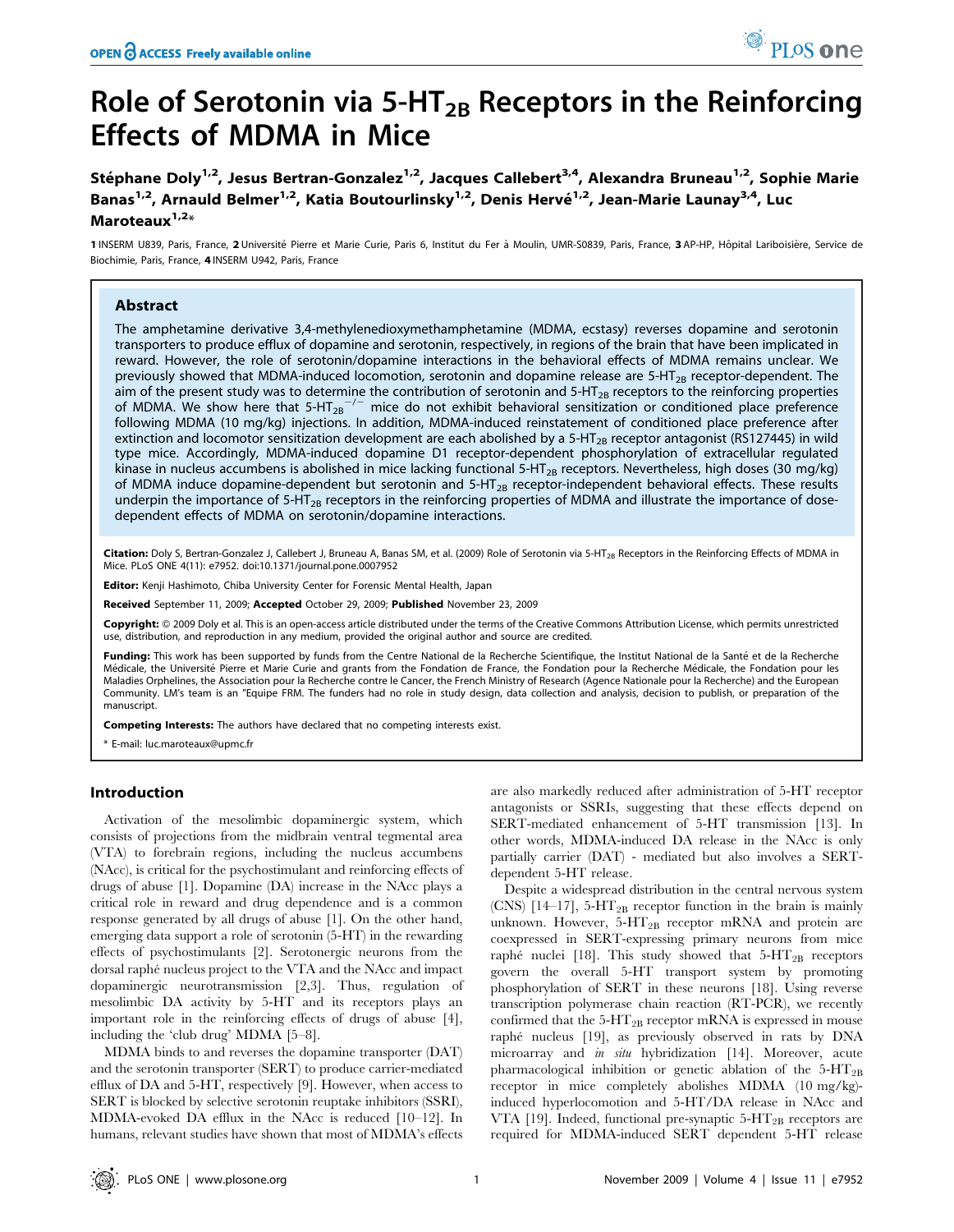in vivo and in vitro [19]. The absence of 5-HT and DA release in the NAcc raises the question of the MDMA reinforcing effect in mice lacking functional  $5-HT_{2B}$  receptors.

The main goal of the present study was to evaluate the role of  $5-\text{HT}_{2B}$  receptors in activation of mesolimbic dopaminergic system and the reinforcing effects of MDMA. We first compared the behavioral effect of MDMA (10 and 30 mg/kg) in  $5-HT_{2B}^{-1}$ . RS127445 (selective 5-HT<sub>2B</sub> receptor antagonist)-treated and WT (wild type) mice using locomotor sensitization. NAcc microdialysis studies were performed in awake WT,  $5-HT_{2B}^{-1/2}$  and RS127445treated WT mice to evaluate the effects of acute MDMA (30 mg/kg) injection on DA and 5-HT extracellular levels. We then performed conditioned place preference paradigms in WT,  $5-HT_{2B}^{-1/2}$  and RS127445-treated WT mice to evaluate the role of 5-HT<sub>2B</sub> receptor in the reinforcing effects effect of MDMA. Psychostimulants and other drugs of abuse, including MDMA, activate extracellular signalregulated kinase (ERK) in the striatum, an essential component of a signaling pathway involved in synaptic plasticity and long-term effects of drugs of abuse. Thus, we quantified phosphorylated-ERK (p-ERK) immunoreactive neurons in the NAcc of WT and  $5-HT_{2B}$ <sup>-/-</sup> mice after MDMA conditioning in the CPP paradigm. Finally, using drd2-EGFP transgenic mice, we characterized–for the first time– the populations of striatal dopaminergic neurons in which MDMA activates the pERK signaling pathways in mice expressing CPP.

#### Materials and Methods

#### Animals

 $5-HT_{2B}$ <sup>-/-</sup> mice used in these experiments were made in a pure 129Sv/PAS background. Wild type 129/SvPAS mice (8–10 week old) used as a control group were bred in-house. Swiss-Webster male mice (10 week-old) carrying  $dr/d2$ -EGFP bacterial artificial chromosome transgenes were generated by the Gene Expression Nervous System Atlas program at Rockefeller University (New York) [20]. Groups were composed of 50% male and 50% female for each experiment.

#### Ethics Statement

Mice were kept under controlled environmental conditions  $(22^{\circ}C, 12 h$  alternate light-dark cycles, 50% humidity, food and water *ad libitum*). The surgical procedures were performed under deep anesthesia (pentobarbital 25 µg/g, xylazine 20 µg/g). Behavioral tests and animal care were conducted in accordance with the standard ethical guidelines (National Institutes of Health's ''Guide for the care and use of Laboratory animals'', and the European Communities Council European Communities Directive 86/609 EEC). All experiments involving mice were approved by the Ile de France Regional Ethics Committee for Animal Experiments.

#### Microdialysis

Anesthetized animals were placed in a stereotaxic frame (D. Kopf, Tujunga, CA, USA) and a stainless-steel guide cannula (CMA/12, CMA Microdialysis, North Chelmsford, MA, USA; outer diameter 0.7 mm) was implanted in the NAcc. The cannula was then secured to the skull with dental cement, and the skin was sutured. Animals were kept in individual cages for a seven-day recovery. The microdialysis experiment was performed using awake mice. Dialysis probes were equipped with a Cuprophan membrane (membrane length 1 mm and diameter 0.24 mm, cutoff: 5,000 Da, Microdialysis AB, Sweden). According to Franklin and Praxinos (1997), stereotaxic coordinates in mm were for NAcc AP +1.2, ML +0.6, DV  $-4.2$  both to bregma and dura

surface, respectively. Probes were perfused at a constant rate of 5 ml/min with artificial CSF containing 154.1 mM Cl-, 147 mM Na+, 2.7 mM K+, 1 mM Mg2+, and 1.2 mM Ca2+, adjusted to pH 7.4 with 2 mM sodium phosphate buffer in awake animals. Dialysates were collected every 10 min. All measurements were carried out 150 min after the beginning of perfusion, by which time a steady state was achieved. Mice were injected with MDMA (30 mg/kg; i.p) 35 minutes after the beginning of measurements. Mice received a saline or RS127445 (0.5 mg/kg; i.p) injection 30 min before the MDMA injection. At the end of the experiment, all brains were fixed in a 4% formaldehyde solution and serial coronal slices were made on a microtome. Histological examination of cannula tip placement was subsequently made on  $100 \mu m$ safranine-stained coronal sections. Dialysate samples were injected without any purification into an HPLC system that consists of a pump linked to an automatic injector (Agilent 1100, Palo Alto, CA, USA), a reverse-phase column (Zorbax SB C18, 3.5 lm,  $150 \cdot 4.6$  mm; Agilent Technologies, Palo Alto, CA, USA) and a coulometric detector (Coulochem II; ESA Inc., Chelmsford, USA) with a 5011 analytical cell to quantify DA or 5-HT. The first electrode was fixed at -100 mV and the second electrode at +300 mV. The gain of the detector was set at 50 nA. The signal of the second electrode was connected to an HP Chemstation for HPLC. The composition of the mobile phase was 50 mM NaH<sub>2</sub>PO<sub>4</sub>, 0.1 mM Na<sub>2</sub>EDTA, 0.65 mM octyl sodium sulphate and 14% (v/v) methanol, pH 3.5. The flow rate was set at 1 ml/min.

#### Locomotor Activity

Locomotor activity was measured in a circular corridor with four infrared beams placed at every  $90^{\circ}$  (Imetronic, France). Counts were incremented by consecutive interruption of two adjacent beams (i.e., mice moving through one-quarter of the corridor). Mice were injected with a saline solution and individually placed in the activity box for 30 min during 3 days consecutively for habituation before all locomotor experiments.

#### Locomotor Sensitization

We used two models of locomotor sensitization in this study, a two-injection protocol [21] and a repeated drug injections protocol (Fig. 1). Mice received a first injection of MDMA and the locomotor activity was recorded for two hours (two-injection protocol). Mice were then challenged seven days later with a second injection of MDMA (test injection) and the locomotor activity was recorded for two hours. For testing the role of 5-HT2B receptors in the induction of sensitization, mice received a saline or RS127445 (0.5 mg/kg) injection 30 min before the first MDMA injection. For the repeated drug injections protocol, mice received a daily injection of MDMA (10 mg/kg) during 5 days and the locomotor activity was recorded during two hours. Mice were then challenged 5 days later with a single injection (MDMA 10 mg/kg) and locomotor activity was recorded during two hours.

#### CPP Acquisition

CPP experiment, consisting of three phases, was carried out following a procedure biased in terms of initial spontaneous preference [22]. CPP was assessed in a two-compartment apparatus (Imetronic, Pessac, France) with different patterns on floors and walls, separated by a central neutral area. During the first phase or pre-conditioning (Pre-C) mice were given access to both compartments of the apparatus for 30 min each day for four days. On day four, the time spent by the animal in each compartment was recorded for 30 min. In the second phase (conditioning), animals were conditioned with MDMA or saline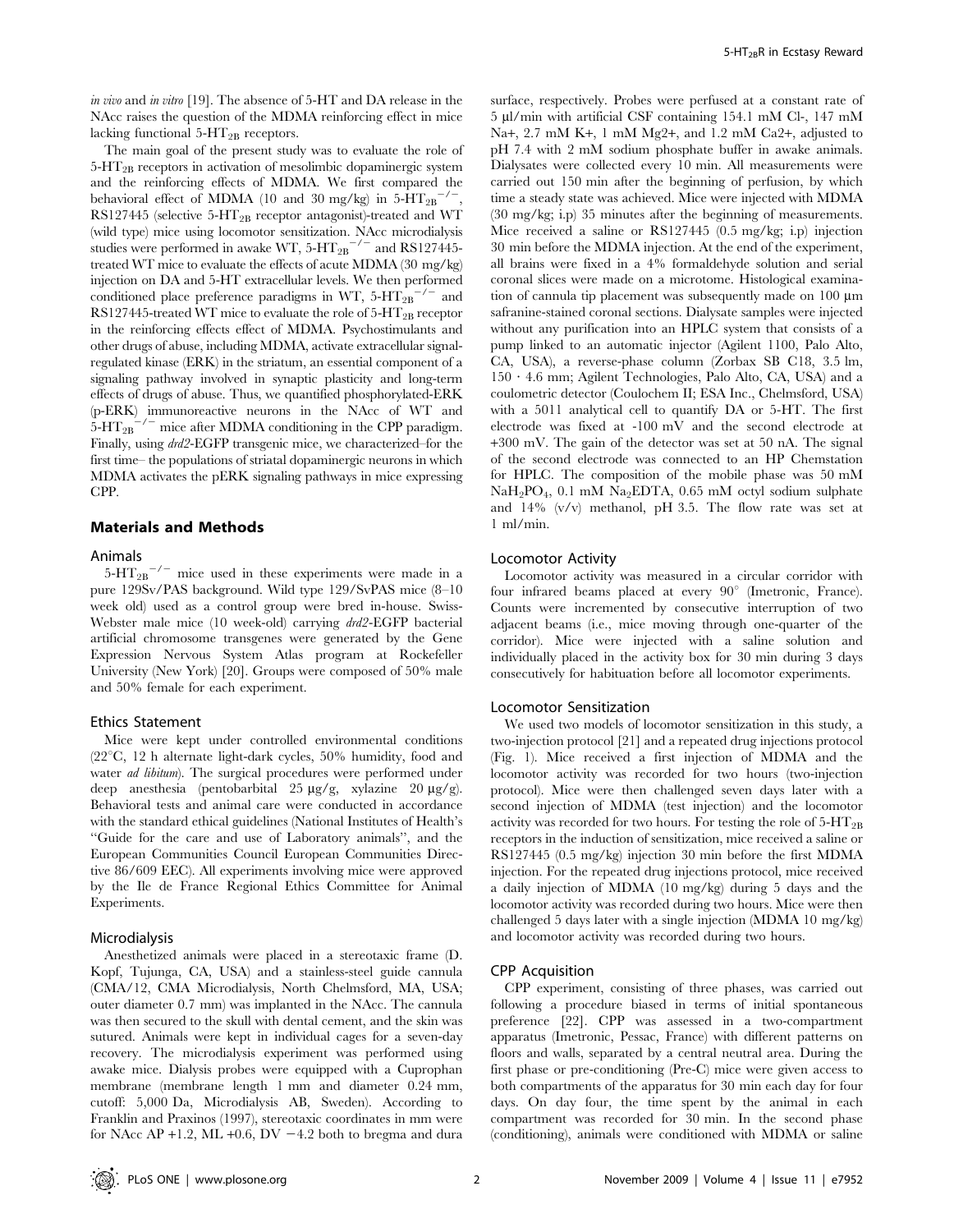

Figure 1. Effect of 5-HT2B receptor inhibition on locomotor activity and behavioral sensitization after MDMA injection. Locomotor sensitization after MDMA two-injection protocol in<br>WT and 5-HT<sub>2B</sub>-<sup>/–</sup> mice (A–D): MDMA (10 mg/kg i.p.) increases locomotor activity after the first injection (1st) in WT mice but not in 5-HT<sub>2B</sub><sup>-/-</sup> mice **A**) or RS127445-treated WT mice **B**). The stimulant effect of a challenge dose of MDMA (10 mg/kg) 7 days later  $(2^{nd})$  was significantly enhanced compared to the first injection in WT mice, while it had no effect in 5-HT<sub>2B</sub><sup>-/-</sup> mice **A**) or RS127445 pre-treated WT mice **B**). To evaluate the role of  $5-HT_{2B}$  receptors in the development of locomotor sensitization, WT mice were treated with RS127445 30 min before the first injection of MDMA. The increased responsiveness to the challenge injection of MDMA in absence of RS127445 was totally abolished **C**). MDMA (30 mg/kg i.p.) induces locomotor activity after the<br>first injection in WT and 5-HT<sub>2B</sub><sup>-/–</sup> mice compared to saline injection D). The stimulant effect of a challenge dose of MDMA (30 mg/kg) was significantly enhanced compared to the first injection in both WT and 5-HT<sub>2B</sub><sup>-/-</sup> mice **D**). Data (means $\pm$ SEM, n = 8-14 per group) were analyzed by two-way ANOVA with genotype (A–D) or RS127445 pretreatment (B–C) and MDMA treatment as main factors. A significant interaction was observed for the locomotor activity in figure A)  $F(2,66) = 12.86 p<0.01$ , and **B**)  $F(2,54) = 11.49 p<0.01$ , as well as a main effect of genotype F (2, 66) = 15.68, p<0.001 (A) or RS127445 pretreatment F  $(2, 54) = 10.24$ ,  $p < 0.05$  (B) and of MDMA treatment F (1,66) = 9.26, p<0.001 (A), and F (1,54) = 17.04, p<0.001 (B). No significant interaction was observed for the locomotor activity in figure C)  $F(2,66) = 3.57$ , ns, whereas a main effect of RS127445 pre-treatment at the 1<sup>st</sup> MDMA injection, F (2,66) = 28.56, p $\lt$ 0.001, and of MDMA treatment F (1,66) = 6.64, p<0.01 were detected. Neither a significant interaction, F  $(2,50) = 0.25$ , ns, nor a main effect of genotype F

 $(1,50) = 0.9$ , ns, was observed for the locomotor activity in figure **D**), whereas a main effect of MDMA treatment,  $F(2,50) = 82.72$ ,  $p < 0.001$ , was detected. Bonferroni tests were used for post-hoc comparisons. The null hypothesis was rejected at the  $p<0.05$  level; \*p $<0.05$ ; \*\*p $<0.01$ ; \*\*\*p $< 0.001$  compared to saline-treated mice.  $p < 0.05$ ;  $p > 0.001$ compared to MDMA 1<sup>st</sup> injection. Locomotor sensitization after repeated MDMA injection in WT and 5-HT $_{28}^{-/-}$  mice (E): MDMA (10 mg/kg i.p.) increases locomotor activity after the first injection (day 1; d1) in WT mice but not in 5-HT<sub>2B</sub><sup>-/-</sup> mice compare to saline injection. Repeated MDMA injection during the following days (Day 2 to 5, d2–d5) increases locomotor activity only in WT mice. The stimulant effect of a challenge dose of MDMA (10 mg/kg) 5 days later (day 10; d10) was significantly enhanced compared to the first injection in WT mice, while<br>it had no effect in 5-HT<sub>2B</sub><sup>-/-</sup> mice. Data (means±SEM, *n* = 8 per group) were analyzed by two-way ANOVA with genotype and MDMA treatment as main factors. Bonferroni tests were used for post-hoc comparisons. The null hypothesis was rejected at the  $p$ <0.05 level; \*\*p $<$ 0.01; \*\*\*p $<$ 0.001 compared to saline-treated mice.  $^{\circ\circ}$ p $<$ 0.001 compared to MDMA day 1 injection.

doi:10.1371/journal.pone.0007952.g001

through four pairings with the non-preferred or preferred compartment respectively. Mice received only one pairing each day. Animals conditioned with MDMA received an injection of MDMA 10 min before confinement in the drug-paired compartment for 30 min on days 5, 7, 9, and 11 and received physiological saline 10 min before being confined to the vehicle-paired compartment for 30 min on days 6, 8, 10, and 12; control animals received an injection of physiological saline 10 min before being confined for 30 min to each compartment alternatively. During the third phase or post-conditioning (Post-C), on day 13, the guillotine doors separating the two compartments were removed and the time spent by the mice (untreated) in each compartment was recorded during 30 min. The difference in seconds between the time spent in the drug-paired compartment in the Post-C test and that spent in the Pre-C test is a measure of the degree of conditioning induced by the drug (Score). If this difference is positive then the drug has induced a preference for the drug-paired compartment, whereas the opposite indicates the induction of an aversion.

#### Extinction

Control and MDMA-conditioned groups underwent an extinction session during which the animals were placed in the apparatus (without guillotine doors separating the compartments) for 30 min until the time spent in the drug-paired compartment for each group conditioned with MDMA was similar to those of Pre-C (one extinction session per day during 12 days). MDMA-treated animals received the same number of extinction sessions, independently of their individual scores, as the criterion of extinction was a lack of significant difference with respect to Pre-C values. Saline conditioned groups only performed one extinction session to confirm the lack of CPP.

#### Reinstatement

The effects of a priming dose of MDMA were evaluated 48 h after the confirmation of extinction. The tests of reinstatement were the same as for Post-C (free ambulation for 30 min) except that animals were tested 24 h after the administration of MDMA. For testing the role of  $5-HT_{2B}$  receptors in the induction of reinstatement, mice received saline or RS127445 (0.5 mg/kg) 30 min before the MDMA priming injection.

#### Tissue Preparation and Immunofluorescence

Twenty-four hours after CPP training, WT and  $5-HT_{2B}^{-/2}$ mice were re-exposed to saline, MDMA 10 mg/kg or MDMA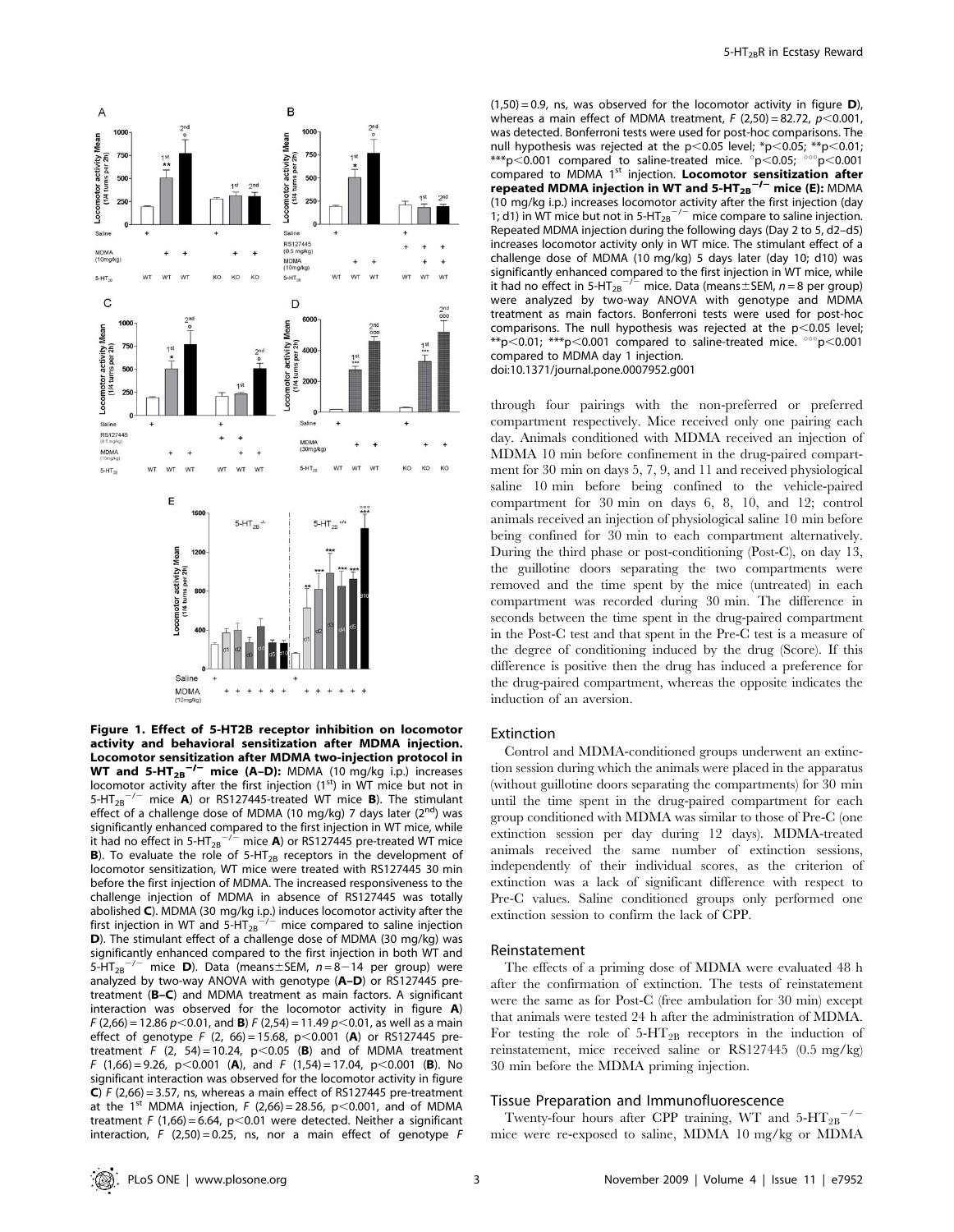30 mg/kg. Ten minutes after re-exposure, mice were rapidly anesthetized with pentobarbital (30 mg/kg, i.p.; Sanofi-Aventis) and perfused transcardially with 4% (w/v) paraformaldehyde in 0.1 M sodium phosphate buffer, pH 7.5. Brains were postfixed overnight in the same solution and stored at  $4^{\circ}C$ . Thirtymicrometer-thick sections were cut with a Vibratome (Leica) and stored at  $-20^{\circ}$ C in a solution containing 30% (v/v) ethylene glycol,  $30\%$  (v/v) glycerol, and 0.1 M sodium phosphate buffer, until they were processed for immunofluorescence. Brain regions were identified using a mouse brain atlas and sections equivalent to 1.54 mm from Bregma were taken. Sections were processed as previously described [23].

### Immunofluorescence Analysis

Confocal microscopy and image analysis were performed at the Institut du Fer a` Moulin Imaging Facility. Double- and triplelabeled images from each region of interest were obtained bilaterally using sequential laser-scanning confocal microscopy (SP2; Leica). Neuronal quantification was performed in  $375\times375$  µm images by counting nuclear EGFP fluorescence (for assessment of D2R-positive cells) and nuclear/cytoplasm Cy3 immunofluorescence (for each marker analyzed). Cell counts were performed by an observer unaware of the treatment received by the mice.

#### Reagents

MDMA (Sigma-Aldrich, Saint-Quentin Fallavier, France) and 2 amino-4-(4-fluoronaphth-1-yl)-6-isopropylpyrimidine (RS127445) [24] (Tocris Bioscience, USA) were slowly dissolved in 0.9% (wt/vol) NaCl solution (saline). All drugs were administered i.p (0.1 ml/10 g body weight). RS-127445 was found to have subnanomolar affinity for the 5-HT<sub>2B</sub> receptor ( $pK_i = 9.5 \pm 0.1$ ) and at least 1,000 fold selectivity for this receptor as compared to numerous other receptors and monoamine uptake sites [24]. The acute pharmacological inhibition and genetic deletion of the 5-  $HT_{2B}$  receptor gives rise to an identical phenotype vis-à-vis MDMA-induced behavioral effect. Based on the initial study showing that RS127445 completely (1; 0.5 and 0.1 mg/kg; i.p) or partially (0.05 mg/kg) blocked MDMA-induced locomotion in WT mice and had no effect on basal locomotor activity [19] we used the 0.5 mg/kg dose (i.p).

#### **Statistics**

Microdialysis data were analyzed by two-way ANOVA repeated measures with drug treatment and time as factors. Behavioral and biochemical assays were analyzed by two-way analysis of variance (ANOVA) with treatment and genotype as main factors. Bonferroni or Dunnett test were used for post hoc comparisons depending on the experiment.  $P<0.05$  was predetermined as the threshold for statistical significance.

#### Results

## Effect of 5-HT2B Receptor Inhibition on Behavioral Sensitization to Repeated MDMA Injection

Behavioral sensitization corresponds to a progressive enhancement of locomotor responses following repeated exposure to drug abuse [25]. Once established, sensitization is long-lasting since it is observed after re-exposure to the drug several weeks later [26,27]. Locomotor sensitization is thought to underlie important aspects of vulnerability to drug addiction [28]. Since MDMA binds to DAT with a lower affinity than SERT [29] it may differentially affect these transporters, at low (10 mg/kg) or high (30 mg/kg) doses. We thus measured locomotor activity and behavioral sensitization

in response to low (10 mg/kg) and high doses (30 mg/kg) of MDMA in WT,  $5-HT_{2B}^{-1/2}$  or RS127445-treated wildtype mice (Figure 1). Figure 1A shows that acute injection  $(1<sup>st</sup>$  injection) of MDMA (10 mg/kg) increases locomotor activity compared to saline injection in WT mice. The stimulant effect of a challenge dose of MDMA (10 mg/kg) seven days later  $(2^{nd}$  injection) was significantly enhanced compared to the first injection in WT mice. However, neither the first nor the second injection induced locomotion in  $5-HT_{2B}^{-/-}$  mice (Figure 1A) or RS127445-treated mice (Figure 1B) compared to saline injection. In the same way, locomotor sensitization induced with a repeated injection paradigm (i.e. daily injection of MDMA 10 mg/kg during 5 days) was also abolished in  $5-HT_{2B}^{-/-}$  compared to WT mice (Fig. 1E).

To evaluate the role of  $5-HT_{2B}$  receptors in the locomotor sensitization induction, WT mice were treated with a selective 5- HT2B receptor antagonist (RS127445; 0.5 mg/kg) 30 min before the first injection of MDMA. The challenge injection of MDMA was then performed in absence of RS127445; the increased responsiveness to the challenge injection  $(2^{nd})$  of MDMA was thus totally abolished, supporting a role for the  $5-HT_{2B}$  receptor in the induction of sensitization (Figure 1C).

By contrast, in both WT and  $5-HT_{2B}^{-/-}$  mice, a high dose of MDMA (30 mg/kg) induced a 30-fold increase in locomotion and a significant increase in locomotor sensitization (Figure 1D). These experiments indicate that, unlike low doses, high doses of MDMA induce a  $5-\text{HT}_{2B}$  receptor-independent sensitization in mice.

## Effect of 5-HT<sub>2B</sub> Receptor Inhibition on MDMA (30 mg/ kg)-Evoked Increase in 5-HT and DA Level in NAcc as Measured by In Vivo Microdialysis

We have previously shown that MDMA (10 mg/kg)-induced hyperlocomotion, 5-HT and DA release are abolish in  $5-HT_{2B}$ or RS127445 treated mice [19]. In order to understand the contrasting behavioral results observed between low (10 mg/kg) and high (30 mg/kg) doses of MDMA, we compared changes in accumbal 5-HT and DA extracellular concentrations in awake WT,  $5-\text{HT}_{2B}^{-/-}$  and RS127445-treated mice (Figure 2). In WT mice, MDMA (30 mg/kg) induced a 160-fold increase in extracellular 5-HT levels in the NAcc within 80 minutes (Figure 2A), an effect that was absent in RS127445-treated or 5-  $HT_{2B}^{-/-}$  mice (Figure 2A and 2C respectively). However, MDMA (30 mg/kg) caused a 100-fold increase in extracellular DA concentration in the NAcc of wild type mice within 50 minutes (Figure 2B); in 5-HT<sub>2B</sub><sup> $-/-$ </sup> or RS127445-treated mice, MDMA elicited a 50-fold increase in synaptic DA levels in the NAcc within 30 minutes (Figure 2B and 2D respectively). Basal 5-HT and DA extracellular level are reported in Figure 2E and 2F respectively for WT and  $5-HT_{2B}^{-/-}$  mice. Therefore, the dependence of MDMA-induced 5-HT release on 5-HT2B receptors persists even at a high dose (30 mg/kg) of MDMA; the remaining MDMAinduced DA release, however, appears to be partially independent of 5-HT2B receptors and may explain the hyperlocomotion and locomotor sensitization seen in  $5-HT_{2B}^{-1/2}$  mice that are not observed at 10 mg/kg of MDMA.

## Effect of 5-HT $_{2B}$  Receptor Inhibition on MDMA-Induced CPP and CPP Reinstatement

In order to evaluate the role of  $5-HT_{2B}$  receptors in the reinforcing effects of MDMA, we compared WT and  $5-HT_{2B}^{-/2}$ mice in the CPP paradigm. CPP is a robust model used to assess the addictive properties of drugs of abuse [22]. This procedure is based on the fact that the pairing of neutral distinctive environmental stimuli with a drug results in an acquired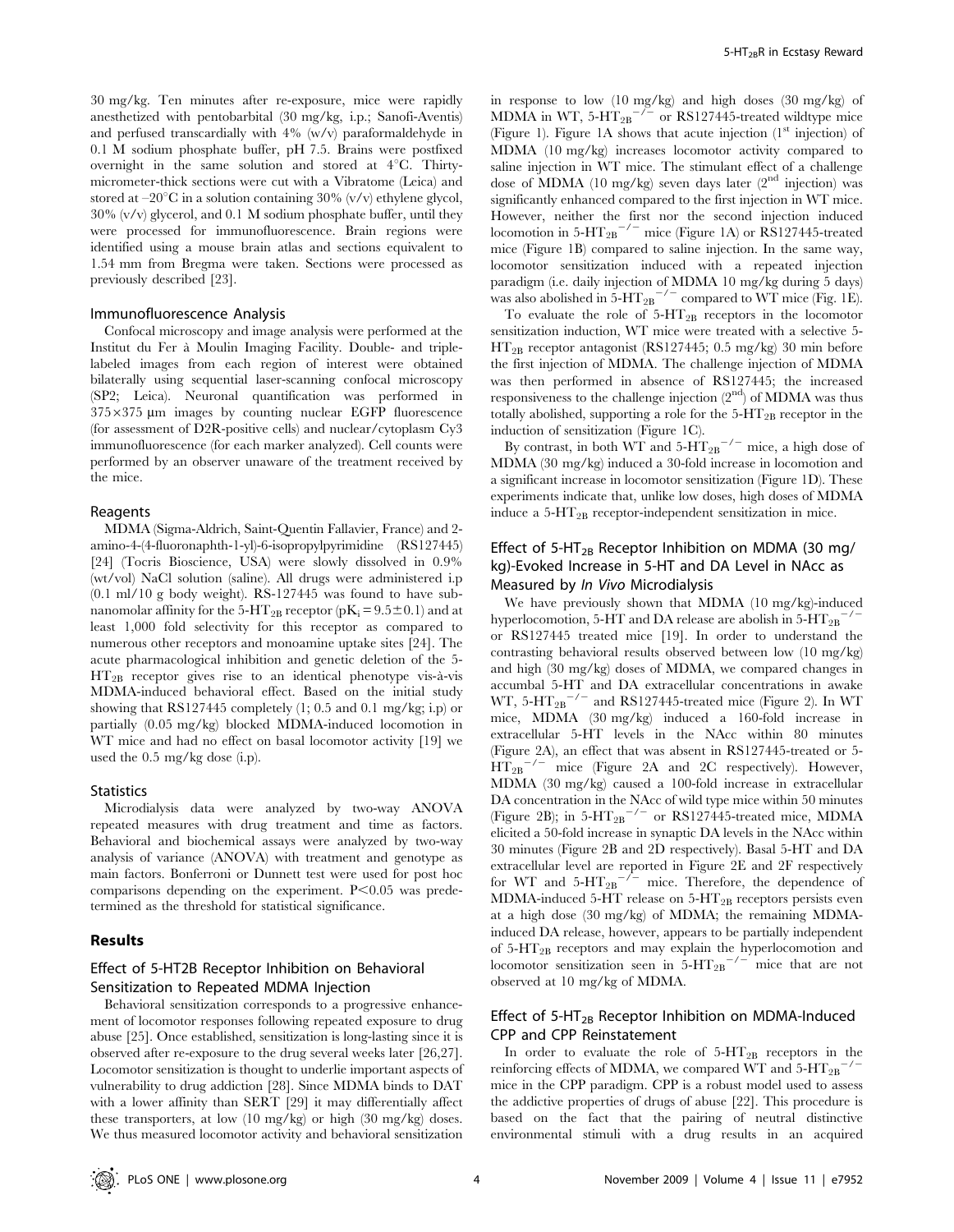

Figure 2. Effect of 5-HT2B receptor inhibition on MDMA (30 mg/kg) - evoked increase in NAcc 5-HT and DA levels as measured by in vivo microdialysis in awake mice. Effect of MDMA (30 mg/kg i.p.) or saline injection on  $(A)$  5-HT,  $(B)$  DA concentrations in dialysates from the NAcc of WT or RS127445 (0.5 mg/kg i.p.)-WT pre-treated mice. Effect of 5-HT2B receptor genetic ablation on MDMA (30 mg/kg)-induced changes in (C) 5-HT or (D) DA levels in NAcc. MDMA or saline solutions were injected 35 minutes after test began (arrow). Basal 5-HT and DA extracellular levels are reported at lower scale in E) and F) respectively for WT and 5-HT2B-/- mice. Data (means $\pm$ SEM,  $n = 4-5$  per group) were analyzed by two-way ANOVA (repeated measures) with RS-administration or genotype and time as main factors. A significant interaction was observed after 5-HT2B receptor pharmacological inhibition (RS127445) (A-B) for 5-HT levels F (36,180) = 429.5  $p$  < 0.001 as well as for DA levels F (36,180) = 82.43,  $p$  < 0.001. A main effect of RS-treatment was observed for 5-HT levels F (2, 180) = 3677, p<0.001 and for DA levels F (2, 180) = 449.7, p<0.001, whereas a main effect of time was also detected for 5-HT levels F (18, 180) = 498.1, p<0.001 and for DA levels F (18, 180) = 166.5, p<0.001. For 5-HT2B-/- mice (C-D), a significant interaction was not observed for 5-HT levels F (18,126) = 1.33, ns, but it was the case for DA levels F (18,126) = 53.98, p<0.001. Neither a main effect of genotype F (1, 126) = 0.36, ns, nor of time F (18, 126) = 1.08, ns, was observed for 5-HT levels. On the contrary, a main effect of genotype F (1, 126) = 363.3, p<0.001, as well as of time F (18, 126) = 53.55, p<0.001 was detected for DA levels. Bonferroni tests were used for post-hoc comparisons. The null hypothesis was rejected at the  $p<0.05$  level; \*p $<0.001$ . doi:10.1371/journal.pone.0007952.g002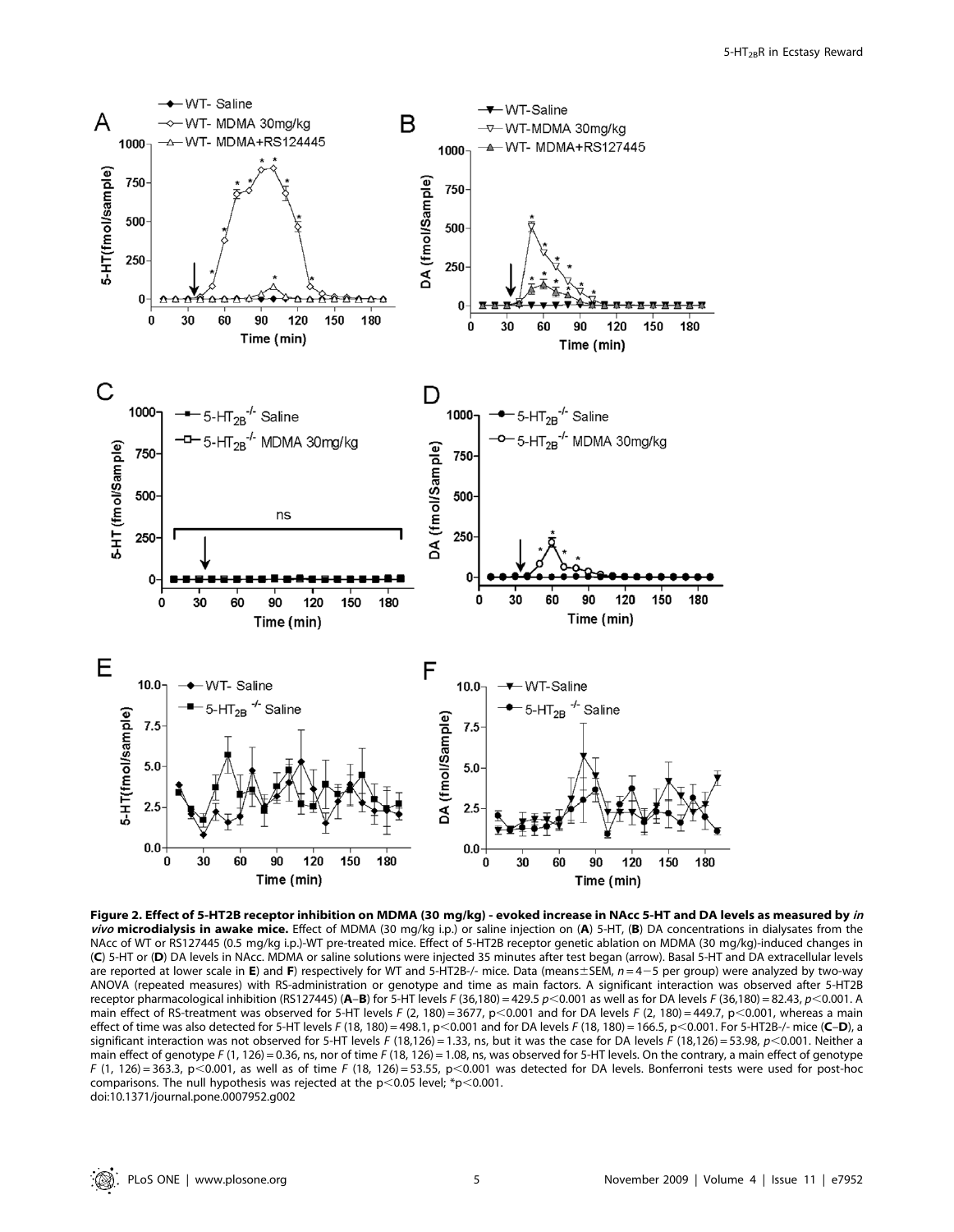preference for those specific stimuli. As shown in Figure 3A, repeated injection of MDMA (10 mg/kg) in the paired compartment induces CPP in WT mice compared to saline-injected WT mice. In contrast, MDMA (10 mg/kg)-induced CPP in WT mice was not observed in  $5-HT_{2B}^{-2}$  mice. However, as observed for locomotor sensitization, a high dose of MDMA (30 mg/kg) did induce CPP in both WT and  $5-HT_{2B}^{-/-}$  mice (Figure 3A).

Reinstatement of drug-seeking behavior in animals is relevant to drug relapse in humans. We employed the CPP paradigm to investigate the extinction and reinstatement of the placeconditioned response to MDMA injection, a model that is consistent with drug-seeking behavior. Figure 2B shows that MDMA (10 mg/kg) re-exposure induces reinstatement of CPP after an initial extinction of CPP (12 days) in WT mice. To evaluate the role of the  $5-\text{HT}_{2B}$  receptor in the reinstatement of CPP, mice expressing CPP extinction were treated with a selective  $5-\text{HT}_{2B}$  receptor antagonist (RS127445, 0.5 mg/kg ip) or saline solution 30 min before MDMA re-exposure. MDMA-induced reinstatement was completely blocked in RS127445-pretreated mice, indicating that  $5-HT_{2B}$  receptors are required for the induction of CPP reinstatement.

## Effect of 5-HT2B Receptor Inhibition on MDMA-Induced ERK Activation

Accumbal ERK stimulation participates in the long-lasting behavioral effects of drugs of abuse, [30] including CPP induced by MDMA [31]. This regulation required combined activation of dopamine and glutamate receptors. Thus, phosphorylation of ERK provides an index of post-synaptic DA receptor activation in the NAcc. The absence of DA release in the NAcc after acute MDMA (10 mg/kg) injection [19] and CPP after MDMA (10 mg/kg) conditioning indicates that mice lacking functional  $5-HT_{2B}$  receptor should not exhibit ERK activation with low dose of MDMA. By contrast, DA release in the NAcc after acute

MDMA (30 mg/kg) injection (Fig. 2) and CPP after MDMA (30 mg/kg) conditioning (Fig. 3) indicates that mice lacking functional 5-HT<sub>2B</sub> receptor should exhibit ERK activation with high dose of MDMA. In order to assess this question, we quantified phosphorylated-ERK (p-ERK) immunoreactive neurons in the NAcc of WT and  $5-HT_{2B}^{-2}$  mice 24 hours after the last MDMA (10 or 30 mg/kg) conditioning in the CPP paradigm (Figure 4A). Basal ERK phosphorylation was determined in WT or  $5-HT_{2B}^{-1}$  mice that received saline injection during the CPP paradigm. As shown in Figure 4B, MDMA (10 mg/kg) reexposure induced a 10-fold increase in p-ERK immuno-positive neurons in the NAcc (only in the shell) of WT mice expressing CPP. Conversely, in  $5-HT_{2B}$ <sup>-/-</sup> mice, which did not express CPP after MDMA (10 mg/kg) conditioning, no significant increase of p-ERK immuno-positive neurons in the NAcc was seen after MDMA injection. However, a high dose of MDMA (30 mg/kg) induced—as it did in wild type mice— a 12-fold increase in p-ERK immuno-positive neurons in the NAcc (shell and core) of  $5-HT_{2B}^{-/-}$  mice expressing CPP compared to saline-injected 5-HT<sub>2B</sub><sup>-/-</sup> mice (Figure 4B and 4C).

## MDMA-Induced ERK Activation Occurs Only in D1R-Expressing NAcc Neurons

In order to characterize the population(s) of p-ERK immunopositive neurons seen after MDMA (10 or 30 mg/kg) injection, we subjected drd2-EGFP transgenic mice to the same CPP protocol described above that responded as WT mice (not shown), and then counterstained brain section with a DARPP-32 antibody, a marker of GABAergic medium-size spiny neurons (MSNs). As shown in Figure 5, ERK phosphorylation occurred exclusively in DARPP32-expressing neurons, whereas no staining was detected in D2R (EGFP)-expressing neurons (Figure 5A and 5C). Almost all D1R-expressing neurons displayed ERK activation after MDMA injection (Figure 5B).



Figure 3. Effect of 5-HT2B receptor inhibition on MDMA-induced conditioned place preference in mice. A) Repeated i.p. injection of MDMA 10 mg/kg induced CPP in WT mice compared to saline injection, but this effect was absent in 5-HT<sub>2B</sub><sup>-/-</sup> mice. However, repeated injection of a high dose of MDMA (30 mg/kg) induced CPP in WT as well as in 5-HT<sub>2B</sub><sup>-/-</sup> mice. Data (means±SEM, n = 8 per group) were analyzed by two-way ANOVA with genotype and treatment as main factors, revealing a significant interaction,  $F(2, 41) = 3.93$ ,  $p < 0.05$ , a main effect of treatment  $F(2, 41)$  $41$ ) = 11.67, p<0,001 but no effect of genotype F(1, 41) = 0.27, ns. Bonferroni tests were used for post-hoc comparisons. In all cases, p<0.05 was considered statistically significant; \*\*p<0.01 compared to saline-treated mice. B) After an initial extinction of the CPP (12 days) in WT mice, MDMA (10 mg/kg) re-exposure induced reinstatement of CPP. MDMA-induced reinstatement was not observed in RS127445-pretreated mice. Data (means $\pm$ SEM,  $n = 10 - 20$  per group) were analyzed by one-way ANOVA. Dunnetts tests were used for post-hoc comparisons. The null hypothesis was rejected at the p<0.05 level; \*p<0.05 \*\*p<0.01 compared to saline-treated mice. doi:10.1371/journal.pone.0007952.g003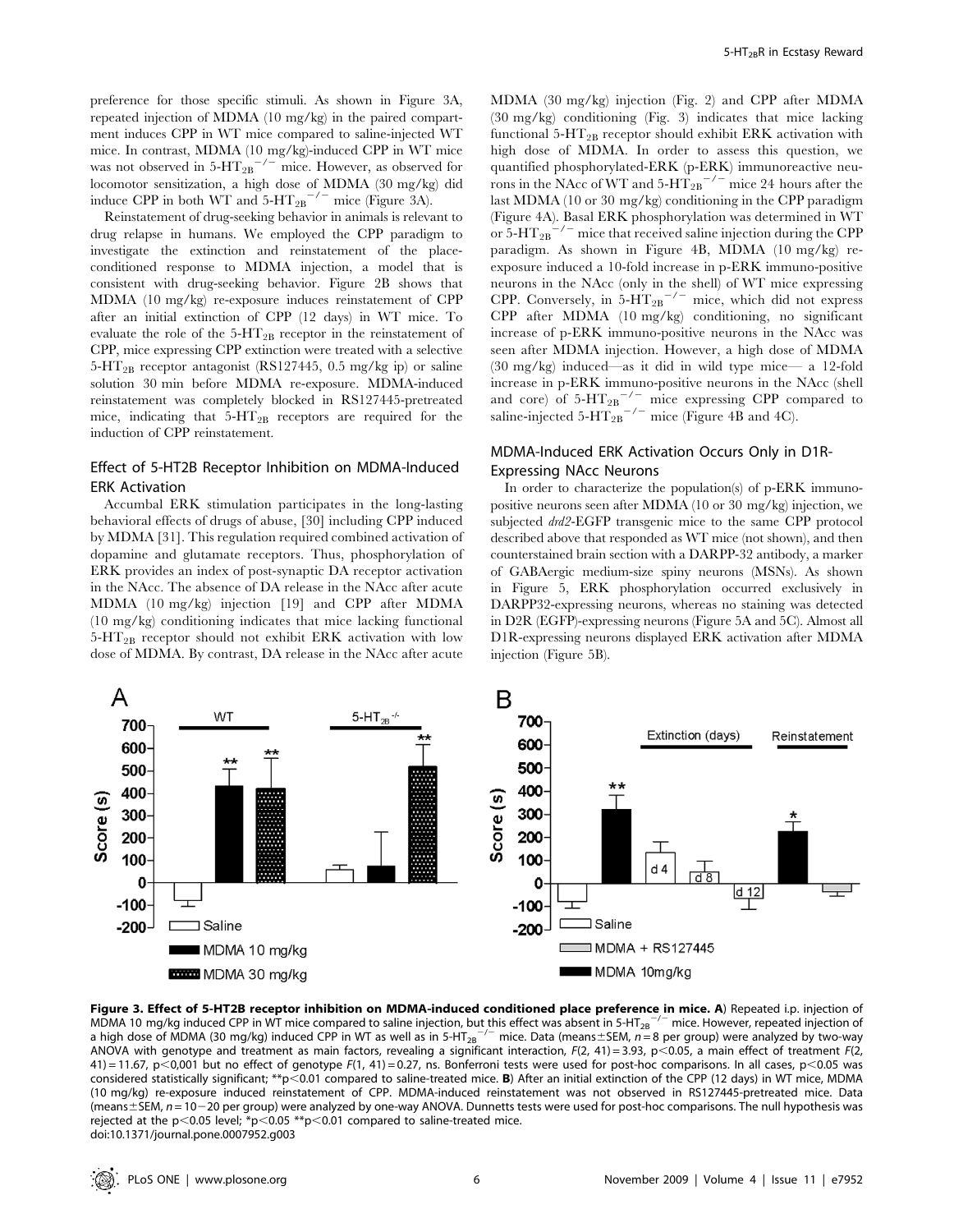

Figure 4. Effect of 5-HT<sub>2B</sub> receptor on MDMA-induced ERK activation. 24 hours after CPP training (Figure 3), the same WT and  $5-\text{HT}_{2B}^{-/-}$  mice were re-exposed to saline, MDMA 10 mg/kg or MDMA 30 mg/kg before being processed for immunohistochemistry. A) Single confocal sections showing p-ERK1/2 immunoreactivity in the NAcc Shell of WT and 5-HT<sub>2B</sub><sup>-/-</sup>mice 10 min after re-exposure. Scale bar: 40  $\mu$ m. **B**, C) Quantification of p-ERK1/2 immunoreactive neurons in the NAcc Shell (B) and NAcc Core (C) of WT and  $5-HT_{2B}^{-/-}$  mice 10 min after reexposure. Note the strength of ERK activation induced by re-exposure to both MDMA doses in WT animals. This activation was absent in 5-HT<sub>2B</sub> $^{-/-}$  mice at 10 mg/kg MDMA, although it fully recovered at 30 mg/kg MDMA. Data (means $\pm$ SEM; n = 4-10 mice per group) were analyzed using two-way ANOVA with genotype and treatment as main factors, revealing a significant interaction in NAcc Shell  $F(2, 33) = 21.27$ ,  $p$ <0,001 and in NAcc Core,  $F(2, 33) = 4.77$ ,  $p$ <0.05. A main effect of treatment was observed in NAcc Shell  $F(2, 33) = 45.29$ , p $< 0,001$  and in NAcc Core,  $F(2, 33) = 21.85$ ,  $p < 0.001$ , but no effect of genotype neither in NAcc Shell  $F(1, 33) = 0.53$ , ns nor in NAcc Core,  $F(1, 33) = 0.21$ , ns. Bonferroni tests were used for post-hoc comparisons. The null hypothesis was rejected at the p<0.05 level; \*\* p<0.01, \*\*\* p<0.001 compared to saline-treated mice;  $\degree$  p $<$ 0.001, compared to MDMA 10 mg/kg treated mice.

doi:10.1371/journal.pone.0007952.g004

#### **Discussion**

Sensitization is thought to underlie important aspects of vulnerability to drug addiction [28] and conditioned place preference (CPP) is a robust model used to assess the addictive properties of drugs of abuse. We show here that a ''low'' dose of MDMA (10 mg/kg) induces locomotor sensitization and CPP only in wildtype but not in  $5-HT_{2B}$ <sup>-/-</sup> mice. These findings are consistent with: 1) our microdialysis data, showing that either pharmacological inhibition or permanent ablation of  $5-HT_{2B}$ receptors is sufficient to block entirely both 5-HT and DA release in the NAcc following acute MDMA (10 mg/kg) injection [19], 2) lack of accumbal ERK activation in 5-HT<sub>2B</sub><sup>-/-</sup> mice following lack of accumbal ERK activation in  $5-HT_{2B}^-$ MDMA (10 mg/kg) conditioning (Fig. 4A). Both behavioral sensitization and CPP following repeated injection of low doses (10 mg/kg) of MDMA are thus entirely  $5-HT_{2B}$  receptordependent. These data establish that  $5-HT_{2B}$  receptors are critical for reinforcing effects properties and establishment of long-term alterations of behavioral responses to repeated exposure to MDMA.

Several lines of evidence indicate the involvement of the ERK pathway in long-term effects of drugs of abuse [30]. ERK is activated in reward-associated brain areas (including NAcc) through combined stimulation of DA and glutamate receptors after acute or repeated treatment with psychostimulant drugs [32]. Indeed, a previous study showed that MDMA (9 mg/kg)-induced locomotion and CPP were blocked by selective inhibitors of ERK [31]. We show here that a low dose of MDMA (10 mg/kg) induces ERK activation in WT but not in  $5-HT_{2B}^{-/-}$  mice. This is consistent with the absence of CPP in these mice following injection of a low dose of MDMA. Moreover, we find more robust ERK activation in the NAcc shell compared to the core following MDMA injection. This is in line with previous studies showing that ERK activation parallels the DA release seen in the shell compared to the core following MDMA injection [33], supporting a critical involvement of DA release in the shell for the rewarding properties of MDMA. Thus,  $5-\text{HT}_{2B}$  receptors are critical for the CPP and ERK phosphorylation observed in mice following repeated injection of a low dose of MDMA.

In order to characterize the neurons that display increased p-ERK after MDMA injection, we used a DARPP-32 antibody, a marker of GABAergic medium-size spiny neurons (MSNs), in drd2- EGFP transgenic mice subjected to the CPP paradigm. MSNs account for  $>95\%$  of the striatal neurons in rodents [34]. MSNs projecting to the substantia nigra pars reticulata and medial globus pallidus express mostly DA D<sub>1</sub> receptors, whereas MSNs projecting to the lateral globus pallidus express preferentially DA  $D_2$  receptors [35]. These two subpopulations are homogenously distributed throughout the striatum, and are known to have opposite effects on behavior [35,36]. MDMA-induced locomotor activity, behavioral sensitization [37,38], self-administration [39] and pERK stimulation [40] have all been shown to be reduced in  $D_1$  receptor antagonist-treated mice. We show here that ERK phosphorylation, following MDMA injection, occurs exclusively in DARPP32-expressing neurons, whereas no ERK labeling was detected in  $D_2$  receptor (EGFP)-expressing neurons. A recent study showed that in this transgenic mouse line, 100% of the MSNs express either  $D_1$  or  $D_2$  receptors [41]. Thus, our results demonstrate that the ERK activation induced by repeated MDMA injection occurs selectively in D1 receptor-striatonigral MSNs in the NAcc (shell and core). This complete segregation between the striatonigral and striatopallidal circuits within the striatum, in response to MDMA injection, was independently reported for cocaine [23]. Activated ERK, in turn, induces CREB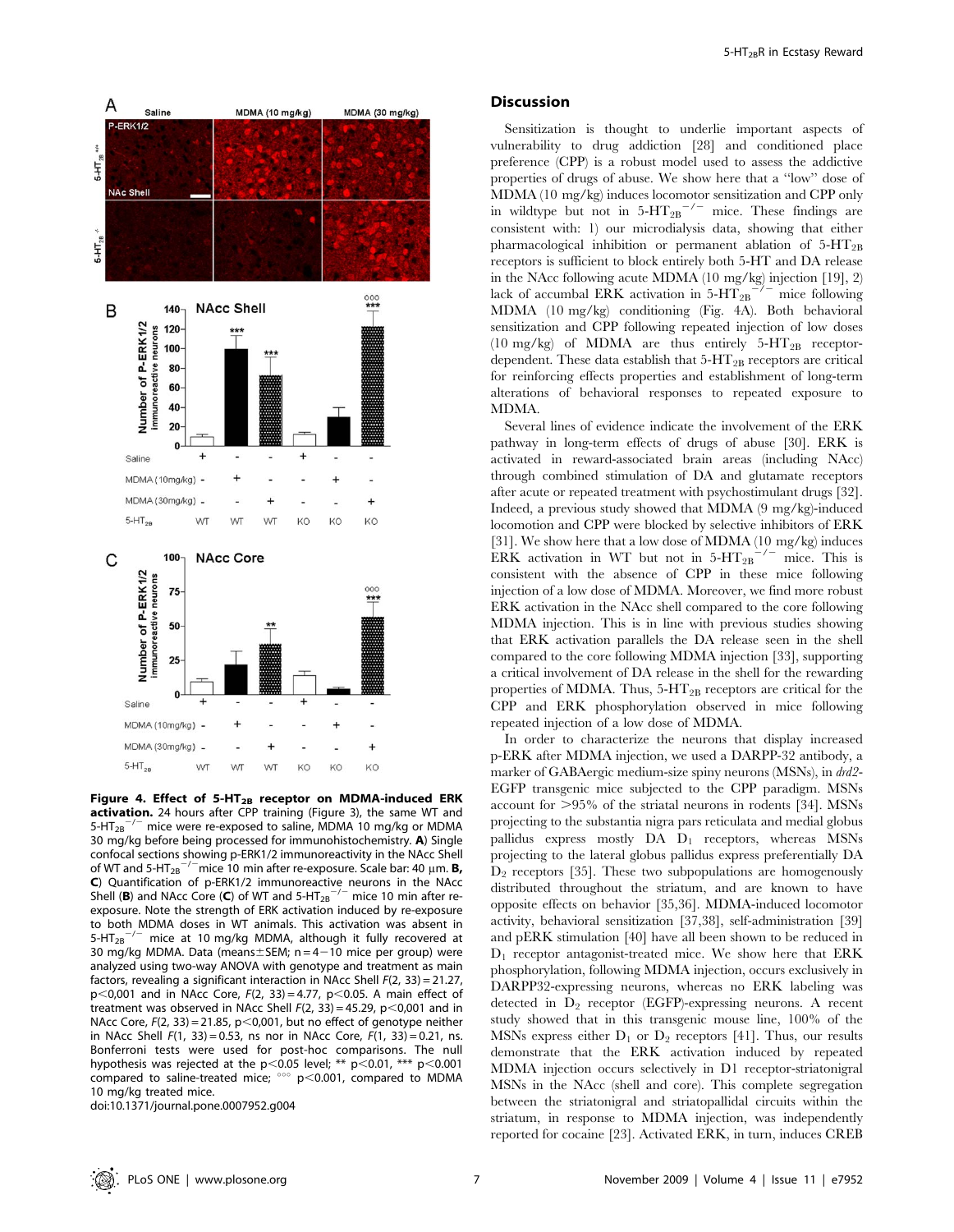

Figure 5. MDMA reexposure after CPP induces strong ERK1/2 activation exclusively in striatonigral medium-sized spiny neurons (MSNs) of the NAcc shell. drd2-EGFP BAC transgenic mice, in which EGFP expression is driven by the D2-receptor promoter, were trained for the same CPP protocol as in Figure 3 and re-exposed 24 hours after CPP training to saline, MDMA 10 mg/kg or MDMA 30 mg/kg. A) Single confocal sections showing p-ERK1/2 immunoreactivity (1-3, red) colocalized with D2-mediated EGFP (1'-3', green) and DARPP-32 immunoreactivity (1"-3", blue) in the NAcc Shell of drd2-EGFP mice 10 minutes after re-exposure to saline (1-1"), MDMA 10 mg/kg (2-2") or MDMA 30 mg/kg (3-3"). The absolute segregation from D2-EGFP neurons in 1'-3' and the complete colocalization with a fraction of DARPP-32-positive neurons in 1"-3" reveal the identity of neurons expressing ERK1/2 activation, which are D1 receptor-containing striatonigral MSNs. Scale bar: 40  $\mu$ m. B) p-ERK1/2 (red) + D2-EGFP (green) + DARPP-32 (blue) colocalized confocal image of the NAcc shell of an animal challenged with 10 mg/kg MDMA. Arrows point to neurons labeled only in blue, which are the small fraction of striatonigral MSNs that do not show ERK activation. Scale bar: 40  $\mu$ m. C) Quantification of p-ERK1/2 immunoreactive neurons among EGFP-negative (-) or EGFP-positive (+) neurons in the NAcc Shell of drd2-EGFP mice 10 min after saline, MDMA 10 mg/kg or MDMA 30 mg/kg injections. D) Quantification of p-ERK1/2 immunoreactive neurons among EGFP-negative (-) or EGFP-positive (+) neurons in the NAcc Core of drd2-EGFP mice 10 min after saline, MDMA 10 mg/kg or MDMA 30 mg/kg injections. Data (means $\pm$ SEM; n = 3 mice per group) were analyzed using two-way ANOVA with genotype and treatment as main factors, revealing a significant interaction  $F(2, 12) = 16.8$ , p<0,001 and a main effect of treatment F(2, 12) = 15.93, p<0,001 as well as of genotype F(1, 12) = 83.71, p<0.001. Bonferroni tests were used for post-hoc comparisons. The null hypothesis was rejected at the p<0.05 level; \*\*\* p<0.001 compared to saline-treated mice. doi:10.1371/journal.pone.0007952.g005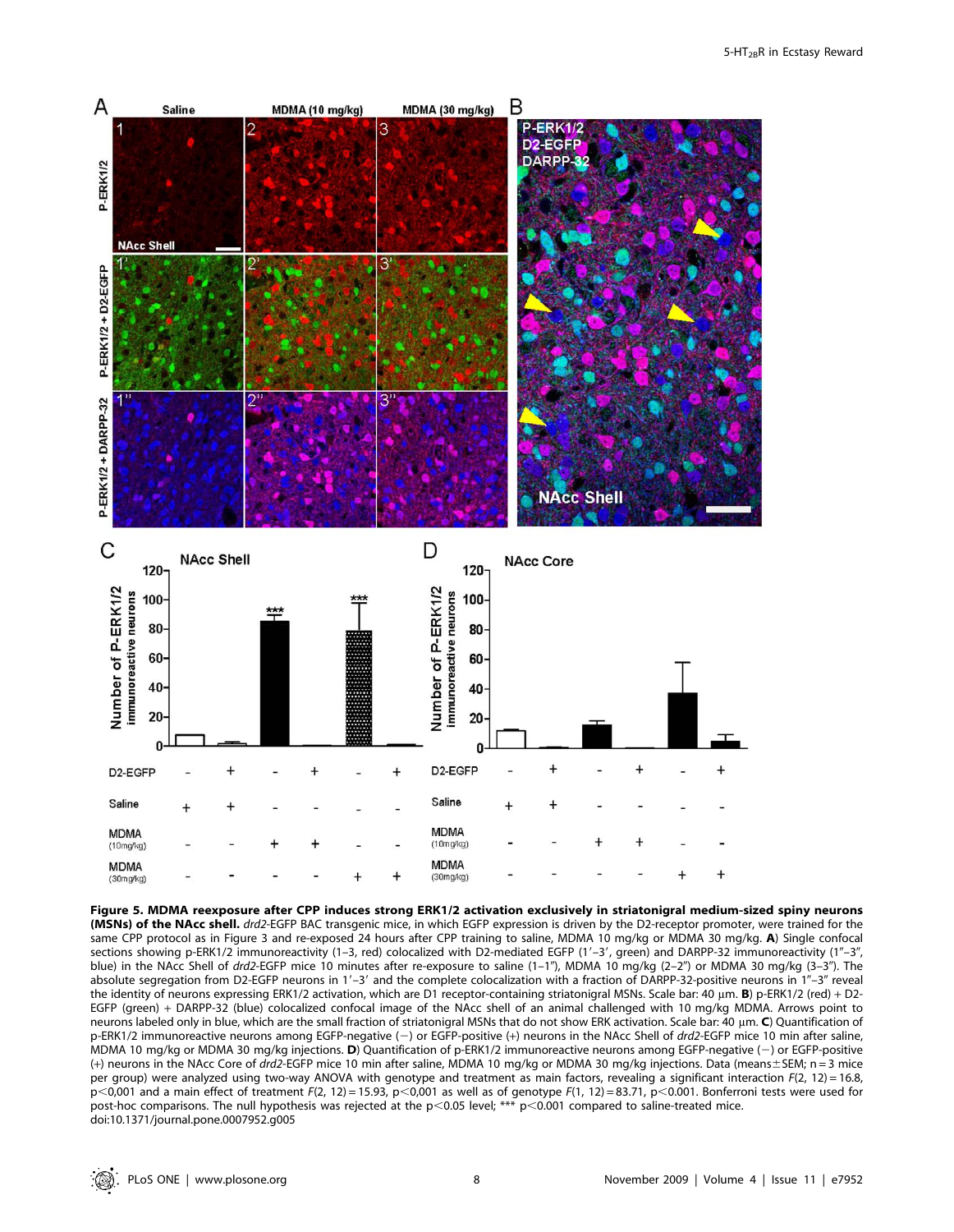phosphorylation, c-Fos expression, mitogen- and stress-activated kinase-1 (MSK1) activation and histone H3 phosphorylation, all of which further regulate gene expression in  $D_1$  receptor-expressing neurons [42,43]. These gene expression changes may contribute to drug-induced persistent neuroadaptations (i.e., alterations of dendritic morphology, synaptic transmission and synaptic plasticity) [42–44]. Our work indicates that MDMA induces DAdependent ERK activation in  $D_1$  receptor-expressing neurons that likely triggers the same signaling cascade as other drugs of abuse.

Our data show that unlike a ''low'' dose of MDMA (10 mg/kg), a high dose (30 mg/kg) induces locomotor sensitization and CPP in  $5-\text{HT}_{2\text{B}}^{-1}$  mice. Since MDMA binds to DAT with a lower affinity than SERT [29] it may, at low (10 mg/kg) or high (30 mg/kg) doses, mostly bind to and reverse SERT or both SERT/DAT, respectively. The contrasting behavior observed between low and high doses in animals provides some evidence that the dose of MDMA affects its mode of action [45]. These findings are consistent with our microdialysis data, showing that either pharmacological inhibition or permanent ablation of 5-  $HT_{2B}$  receptors is sufficient to block entirely 5-HT and DA release in the NAcc following a ''low'' dose of MDMA [19] while a ''high'' dose of MDMA induces DA release without 5-HT release (fig. 2). These findings support the notion that, according to the dose, MDMA has different pharmacological targets leading to different behavioral effects. A low dose of MDMA induce a  $5-HT_{2B}$ receptor-dependent 5-HT release that most likely promotes subsequent DA release in NAcc, while a ''high'' dose activates also a 5-HT2B receptor-/5-HT-independent DA release, probably via a direct effect of MDMA on DAT. In this regard, a recent study showed that, according to the dose, MDMA has a dual effect (5-HT dependent or independent) on DA neurons firing [46]. Although some literature supports these observations (i.e., the released 5-HT drives the release of DA), other data showed that fenfluramine, a selective 5-HT releaser, fails to induce DA release [47]. This is probably due to the differential 5-HT releasing capacity of fenfluramine compared to MDMA [48] and the complexity of the regulation of mesolimbic DA activity by 5-HT and its receptors (i.e. differences in the affinities of the various 5- HT receptors for 5-HT, differential effects of 5-HT agonists on second-messenger systems, different receptor desensitization and the nature of the 5-HT receptor expressing neurons) {See [49] and [4] for an extensive discussion}. Alternatively, MDMA and its N-demethylated metabolite 3,4-methylenedioxyamphetamine (MDA) each preferentially bind to and activate human recombinant  $5-HT_{2B}$  receptors at concentrations close to those reported in plasma after a single recreational dose. MDMA and MDA, elicit also a prolonged mitogenic responses in human valvular interstitial cells, via direct activation of  $5-HT_{2B}$  receptors [50]. Thus, the behavioral effect of MDMA may be mediated, in part, through direct action on postsynaptic  $5-\text{HT}_{2B}$  receptors.

That a high dose of MDMA-induced CPP in 5-HT $_{2\mathrm{B}}^{-/-}$  mice in a DA-dependent fashion (accumbal ERK activation) suggests

### References

- 1. Nestler EJ (2005) Is there a common molecular pathway for addiction? Nat Neurosci 8: 1445–1449.
- 2. Alex KD, Pehek EA (2007) Pharmacologic mechanisms of serotonergic regulation of dopamine neurotransmission. Pharmacol Ther 113: 296– 320.
- 3. De Deurwaerdere P, Stinus L, Spampinato U (1998) Opposite change of in vivo dopamine release in the rat nucleus accumbens and striatum that follows electrical stimulation of dorsal raphe nucleus: role of 5-HT3 receptors. J Neurosci 18: 6528–6538.
- 4. Bankson MG, Cunningham KA (2001) 3,4-Methylenedioxymethamphetamine (MDMA) as a unique model of serotonin receptor function and serotonindopamine interactions. J Pharmacol Exp Ther 297: 846–852.

that DA release in NAcc is sufficient for the rewarding properties of MDMA whatever mode of DA release (i.e with or without a supportive role of 5-HT). Moreover, the lack of 5-HT release in 5-  $HT_{2B}^{-/-}$  or RS127445-treated mice following acute injection of MDMA (30 mg/kg) suggest that MDMA induces CPP and stimulates ERK phosphorylation through an entire 5-HTindependent but DA-dependent mechanism.

The mean recreational dose of MDMA in humans (oral route) is about 2 mg/kg (70–200 mg of MDMA per pill) [51]. In line with the principle of interspecies drug dose scaling–also still a matter of debate– the low dose of MDMA used in mice is most likely a "high" human dose [52]. This supports the notion that pharmacological blockade of the  $5-HT_{2B}$  receptors in Human might counteract the effect of MDMA after a recreational dose as it did in mice. Unlike SSRIs, the  $5-HT_{2B}$  receptor antagonist RS127445 completely blocks MDMA induced 5-HT and DA release, in response to low dose of MDMA. Moreover, RS127445 has no effect on basal 5-HT extracellular concentration, unlike SSRIs which may induce serotonin syndrome due to a synergistic increase in synaptic serotonin [53]. The fact that reinstatement after CPP extinction is abolished by RS127445, a selective  $5-HT_{2B}$ receptor antagonist in WT mice highlights the putative clinical efficacy of  $5-HT_{2B}$  receptor blockade in the treatment of MDMA abuse. Antagonists of  $5-HT_{2B}$  receptor could serve as promising therapeutic drugs for the prevention of the acute and long-term effects associated with MDMA use, and could be a way to avoid relapse in abstaining MDMA users. In line with this hypothesis, a series of atypical antipsychotics (clozapine, amisulpride, metoclopramine, olanzapine and aripiprazole) that have potent  $5-HT_{2B}$ receptor antagonist properties would be expected to be effective prophylactics against MDMA abuse [54–56]. Indeed, some antipsychotics reduces MDMA-stimulated locomotion and hyperthermia, effects believed to be mediated at least in part by the 5-  $HT_{2A}$  receptor antagonist properties [6,57,58]. The contribution of  $5-\text{HT}_{2B}$  receptors to the atypical profile of some benzamide antipsychotic has yet to be investigated, in respect to psychostimulants addictive effects.

#### Acknowledgments

We thank Pr. P. Greengard (The Rockefeller 525 University, New York) for kindly providing drd2-EGFP transgenic mice. We deeply appreciate the generous help of Dr Silvina Diaz (Institut du Fer a` Moulin, UMR-S0839, Paris, 75005, France) for veterinary assistance and the sharp criticism of statistical analysis.

#### Author Contributions

Conceived and designed the experiments: SD DH LM. Performed the experiments: SD JBG JC. Analyzed the data: SD JBG JC JML LM. Contributed reagents/materials/analysis tools: AB SMB AB KB DH. Wrote the paper: SD JML LM.

- 5. Bankson MG, Yamamoto BK (2004) Serotonin-GABA interactions modulate MDMA-induced mesolimbic dopamine release. J Neurochem 91: 852–859.
- 6. Kehne JH, Ketteler HJ, McCloskey TC, Sullivan CK, Dudley MW, et al. (1996) Effects of the selective 5-HT2A receptor antagonist MDL 100,907 on MDMAinduced locomotor stimulation in rats. Neuropsychopharmacology 15: 116–124.
- 7. Scearce-Levie K, Viswanathan SS, Hen R (1999) Locomotor response to MDMA is attenuated in knockout mice lacking the 5-HT1B receptor. Psychopharmacology (Berl) 141: 154–161.
- 8. Ball KT, Rebec GV (2005) Role of 5-HT2A and 5-HT2C/B receptors in the acute effects of 3,4-methylenedioxymethamphetamine (MDMA) on striatal single-unit activity and locomotion in freely moving rats. Psychopharmacology (Berl) 181: 676–687.